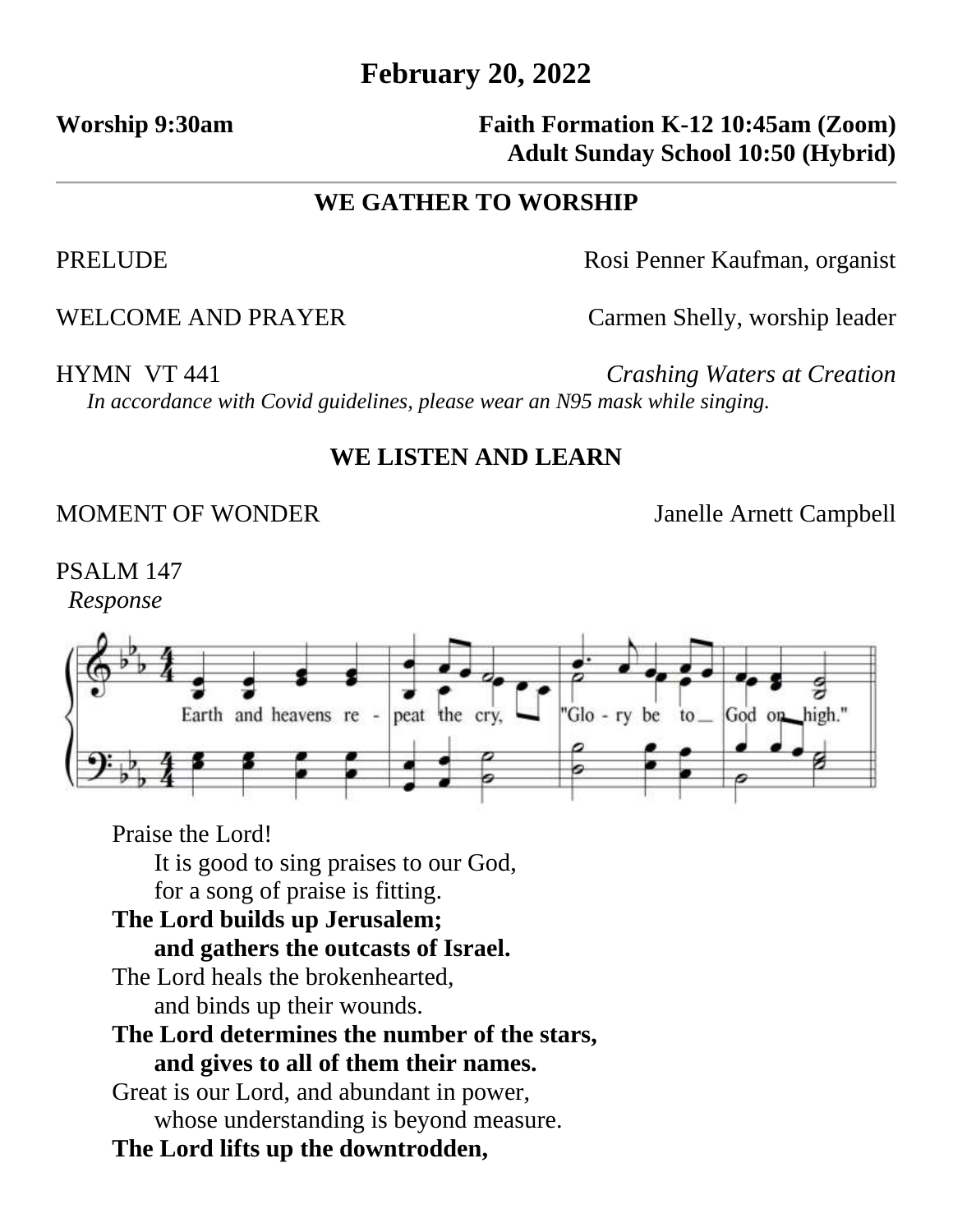### **but casts the wicked to the ground. R**

Sing to the Lord with thanksgiving; **make melody on the lyre to our God,** who covers the heavens with clouds, prepares rain for the earth, makes grass grown upon the hills. **The Lord gives to the animals their food, and to the young ravens that cry.** The Lord takes no delight in the power of a horse nor pleasure in the speed of a runner, **but the Lord takes pleasure in the faithful, in those who hope in God's steadfast love. R**

SCRIPTURE/TEACHING John 7:37-52 Dorothy Nickel Friesen

HYMN 536 *I Heard the Voice of Jesus Say*

## **WE RESPOND AND SHARE**

#### COMMUNITY HIGHLIGHT Ricee Cade, More<sup>2</sup>

#### SHARING JOY

*We welcome the introduction of guests and visitors during this time. One way we get to know one another is by signing the friendship registers. Once the register reaches the center aisle, please pass it back to the outer aisle.*

#### SHARING CONCERNS

#### PRAYING TOGETHER

*Slips of paper are available in the pew racks for those who wish to offer joys and concerns silently and anonymously. These papers, if put in the offering plate, will be placed in the prayer bowl table at the front of the sanctuary.* 

#### **OFFERING**

HYMN VT 203 *O God, Our Help in Ages Past*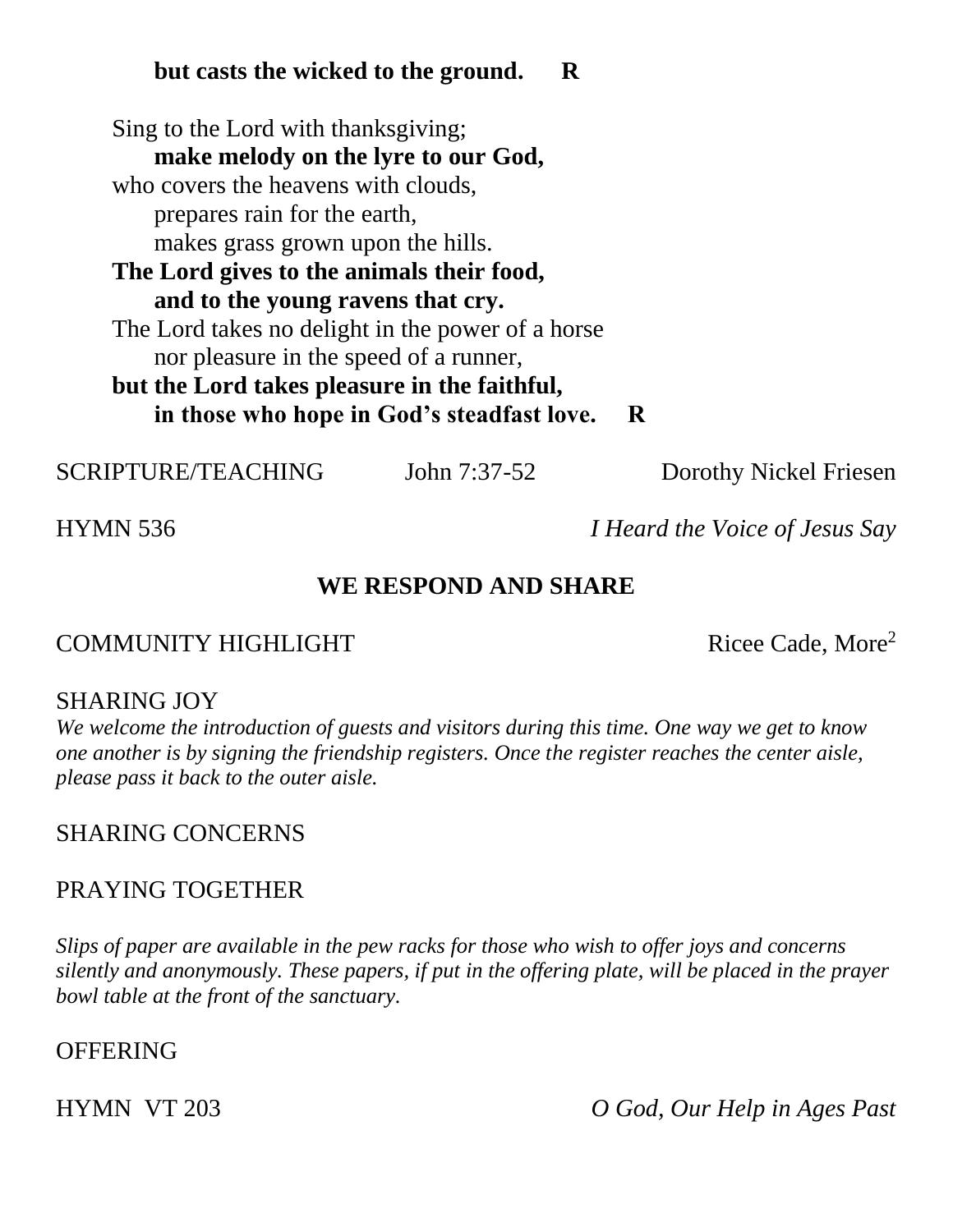# **WE GO INTO THE WORLD WITH LOVE**

## SENDING FORTH

# POSTLUDE

#### **CARING NOTES**

- From Norma Moeller: "Thank you for the ongoing prayers. The cards, phone calls and messages I've received from Rainbow are remarkable and very much appreciated."
- George Melby has returned to Homestead assisted living in Eudora, KS. He appreciates RMC's support and prayers.
- Following recent surgeries, Dick and Breda Tatro share this: "Thank you for your loving concern during all our recent situations. Until one has been on the receiving end of the need for prayers, it is impossible to know how much it means just to hear that someone is praying in his/her behalf. We needed this more than anything else." If you would like to volunteer to bring them a meal in the coming days/weeks, please go here: [https://www.mealtrain.com/trains/rqdq8l](https://rainbowmennonite.us7.list-manage.com/track/click?u=bbdfa70cc1049eb202968fd4c&id=fff3725b13&e=685e0d9f1e)

#### **THIS WEEK'S ACTIVITIES**

February 20 – Sunday

- Worship Service and Livestream 9:30 AM
- Kids and Youth Sunday School on zoom 10:45 AM
- Adult Education in person/hybrid 10:50 AM

February 21 – Monday

- Bible Study via zoom 5:00 PM
- Playground Committee Meeting 6:00 PM

February 22 – Tuesday

• Staff Meeting 12:00 PM

February 23 – Wednesday

• Choir Rehearsal – cancelled

February 24 – Thursday

• Church Council Meeting 7:00 PM

**Sarah Neher** will be gone February 18-20 to take the Sr. High to Snow Camp at Rocky Mountain Mennonite Camp. The following week she will be participating in AMBS's Pastors and Leader's conference.

**Ruth Harder** will be out of town February 20-27. For pastoral concerns while she is away, please contact Deacon Chair Janelle Arnett Campbell.